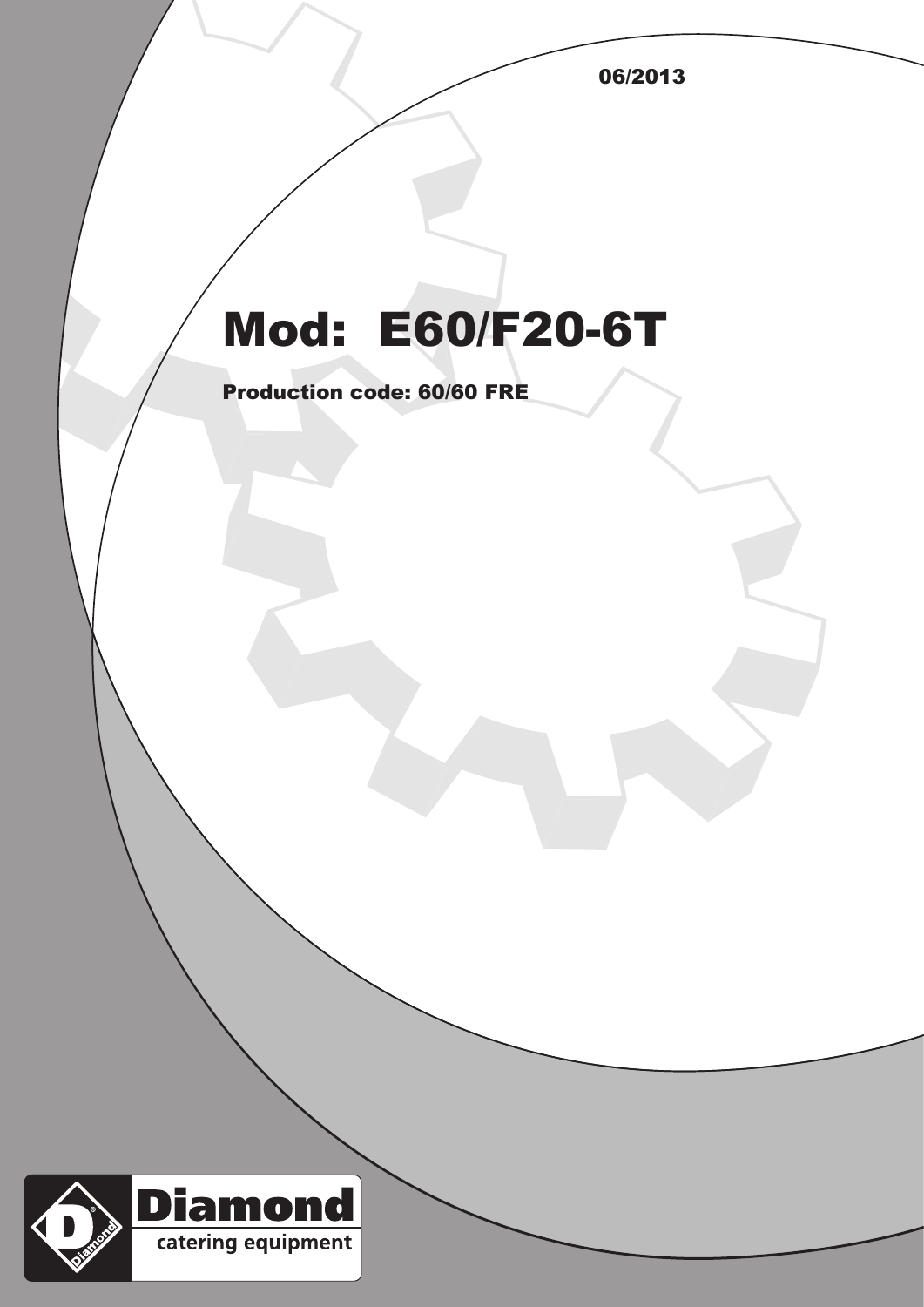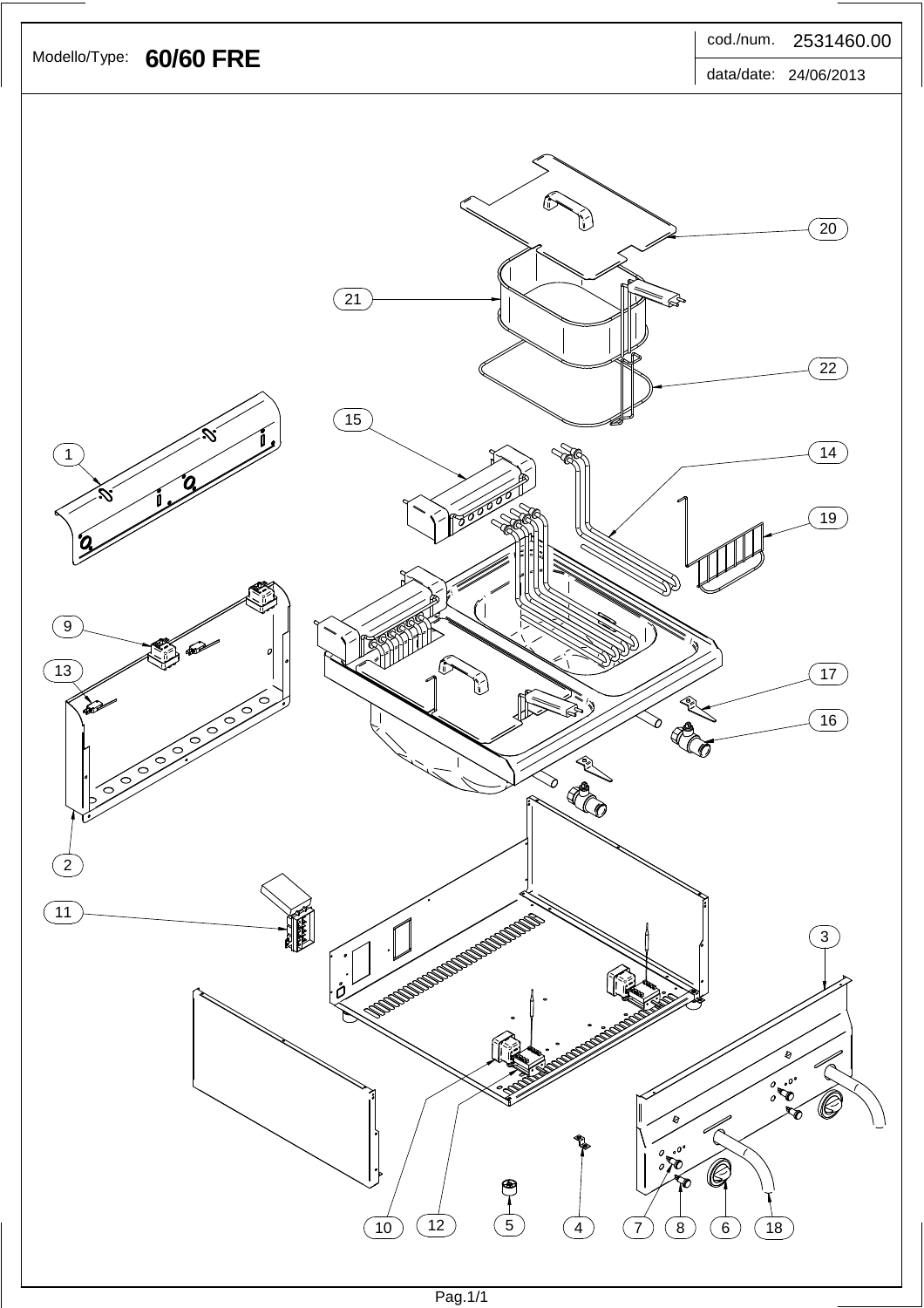| <b>Modello</b>      |                              | 60/60 FRE                  |                                 | cod. / num.                        | 2531461.00                                       |                             |
|---------------------|------------------------------|----------------------------|---------------------------------|------------------------------------|--------------------------------------------------|-----------------------------|
| Type:               |                              |                            |                                 | data / date:                       | 24/06/2013                                       |                             |
| POS.<br><b>ITEM</b> | <b>CODICE</b><br><b>CODE</b> | <b>DESCRIZIONE</b>         | <b>DESCRIPTION</b>              | <b>DENOMINATION</b>                | <b>BENENNUNG</b>                                 | NOTE / NOTES                |
| $\mathbf{1}$        | 6111086.00                   | <b>ALZATINA</b>            | <b>UPSTAND</b>                  | <b>DOSSERET</b>                    | AUFKANTUNG                                       |                             |
| $\mathbf{2}$        | 6211267.00                   | PANNELLO POSTERIORE        | <b>BACK PANEL</b>               | PANNEAU POSTERIEUR                 | HINTERBRETT                                      |                             |
| 3                   | 256.102.00                   | CRUSCOTTO                  | <b>CONTROL PANEL</b>            | <b>BANDEAU</b>                     | BEDIENBLENDE                                     |                             |
| 4                   | 256.002.00                   | STAFFA FISSAGGIO CRUSCOTTO | CONTROL PANEL FIXING BRACKET    | <b>EQUERRE FIXATION BANDEAU</b>    | <b>BEFESTIGUNGSWINKEL</b><br><b>BEDIENBLENDE</b> |                             |
| $5\phantom{.0}$     | 651.001.00                   | PIEDINO                    | <b>FOOT</b>                     | PIED                               | <b>STELLFUSS</b>                                 | FROM - 01/1999 TO - 05/2013 |
|                     | 651.001.13                   | PIEDINO                    | <b>FOOT</b>                     | PIED                               | <b>STELLFUSS</b>                                 | FROM - 06/2013 TO -         |
| 6                   | 612.072.00                   | <b>MANOPOLA</b>            | <b>KNOB</b>                     | <b>BOUTON</b>                      | DREHKNOPF                                        |                             |
| $\overline{7}$      | 663.043.00                   | SPIA VERDE                 | <b>GREEN INDICATOR LIGHT</b>    | LAMPE TEMOIN VERTE                 | <b>GRUENE KONTROLLAMPE</b>                       |                             |
| 8                   | 663.044.00                   | SPIA ARANCIO               | ORANGE INDICATOR LIGHT          | LAMPE TEMOIN ORANGE                | ORANGE KONTROLLAMPE                              |                             |
| 9                   | 661.048.00                   | TERMOSTATO SICUREZZA       | <b>SAFETY THERMOSTAT</b>        | THERMOSTAT DE SECURITE             | TEMPERATURBEGRENZER                              |                             |
| 10                  | 661.041.00                   | <b>TERMOSTATO</b>          | <b>THERMOSTAT</b>               | <b>THERMOSTAT</b>                  | <b>THERMOSTAT</b>                                |                             |
| 11                  | 663.040.00                   | <b>MORSETTIERA</b>         | <b>TERMINAL BOARD</b>           | <b>BORNES</b>                      | KLEMMENBRETT                                     |                             |
| $12 \,$             | 661.000.00                   | COMMUTATORE                | <b>CHANGE-OVER SWITCH</b>       | <b>COMMUTATEUR</b>                 | <b>UMSCHALTER</b>                                |                             |
| 13                  | 761.004.00                   | <b>MICROINTERRUTTORE</b>   | <b>MICROSWITCH</b>              | MICROINTERRUPTEUR                  | SICHERUNGSSCHALTER                               |                             |
| 14                  | 665.028.00                   | RESISTENZA                 | <b>HEATING ELEMENT</b>          | RESISTANCE                         | HEINZELEMENT                                     |                             |
| 15                  | 256.075.00                   | SUPPORTO RESISTENZE        | <b>HEATING ELEMENTS SUPPORT</b> | SUPPORT ÉLÉMENTS CHAUFFANTS        | HEIZELEMENTE TRÄGER                              |                             |
| 16                  | 256.047.00                   | RUBINETTO                  | <b>TAP</b>                      | <b>ROBINET</b>                     | WASSERHAHN                                       |                             |
| 17                  | 623.024.00                   | <b>LEVA RUBINETTO</b>      | <b>TAP LEVER</b>                | LEVIER ROBINET                     | HAHNHEBEL                                        |                             |
| 18                  | 631.000.00                   | <b>SCARICO</b>             | <b>DRAIN</b>                    | VIDANGE                            | <b>ABLAUF</b>                                    |                             |
| 19                  | 683.007.00                   | <b>BLOCCO RESISTENZE</b>   | <b>HEATING ELEMENTS LOCK</b>    | <b>BLOCAGE ÉLÉMENTS CHAUFFANTS</b> | HEIZELEMENTEBLOCKIERUNG                          |                             |